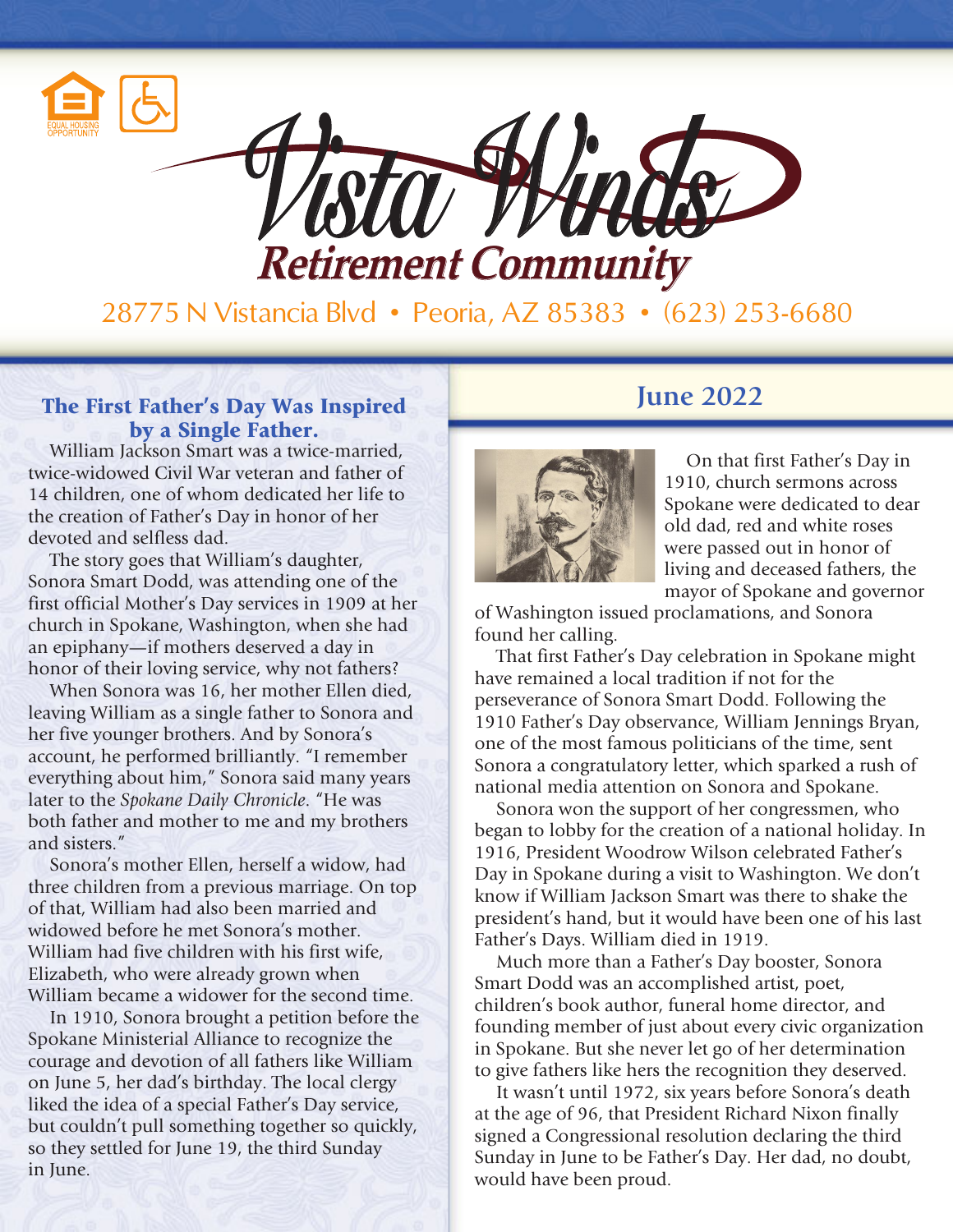

# **June 2022**







| Sunday                                                                                                                                                         | Monday                                                                                                                                                                         | Wednesday<br>Tuesday                                                                                                                                                                                                                   |                                                                                                                                                                                                                                              | Thursday                                                                                                                                                                                                                                        | Friday                                                                                                                                                                                                                            | Saturday                                                                                                                                                     |  |
|----------------------------------------------------------------------------------------------------------------------------------------------------------------|--------------------------------------------------------------------------------------------------------------------------------------------------------------------------------|----------------------------------------------------------------------------------------------------------------------------------------------------------------------------------------------------------------------------------------|----------------------------------------------------------------------------------------------------------------------------------------------------------------------------------------------------------------------------------------------|-------------------------------------------------------------------------------------------------------------------------------------------------------------------------------------------------------------------------------------------------|-----------------------------------------------------------------------------------------------------------------------------------------------------------------------------------------------------------------------------------|--------------------------------------------------------------------------------------------------------------------------------------------------------------|--|
|                                                                                                                                                                | <b>All Events Are</b><br><b>Subject to Change</b>                                                                                                                              |                                                                                                                                                                                                                                        | 9:30 F Chair Exercise<br>10:30 A3 Bean Bag Toss<br>11:00 Lunch outing - Chili's<br>12:30 A4 Chess - Checkers<br>3:00 A3 Skip-Bo (Cards)<br>4:00 L BYOB - Happy Hour<br>6:30 M Movie - Stand By Me                                            | 9:30 F Chair Exercise<br>10:30 Bocce Ball - Outside<br>11:30 A3 Hollywood Craps<br>12:30 A4 Adult Coloring<br>1:00 A3 Rummikub<br>1:30 L Entertainment w/ Sherena<br>& Zach<br>2:30 A3 Spite & Malice (Cards)<br>3:30 A3 Dime Poker             | 2 National Donut Day<br>7:00 D Donuts and Coffee<br>9:30 F Chair Exercise<br>10:30 A3 Scrabble<br>11:30 A3 Hand & Foot<br>12:00 A4 Puzzles<br>1:30 A4 Card Games<br>2:30 A3 Kings in a Corner (Cards)<br>4:00 <b>L</b> Happy Hour | 10:30 A4 Adult Coloring<br>12:00 A4 Chess - Checkers<br>1:00 A4 Puzzles<br>2:00 A4 Card Games<br>3:30 A4 Board Games<br>6:30 M Movie - Murder Mystery        |  |
| 10:30 A4 Adult Coloring<br>12:00 A4 Chess - Checkers<br>1:00 A4 Puzzles<br>2:00 A4 Card Games<br>3:30 A4 Board Games                                           | 9:30 F Chair Exercise<br>10:30 A3 Uno<br>11:30 A3 Pinochle<br>12:30 A3 Shanghai Rummy<br>1:30 A4 Card Games<br>2:30 A3 Mexican Train<br>4:00 A3 Phase 10 (Cards)               | 6 Happy B-Day Bob<br>9:30 F Chair Exercise<br>10:30 Outing - Wal-Mart<br>12:00 A4 Wii Bowling<br>12:30 A4 Adult Coloring<br>1:00 A4 Puzzles<br>2:00 A3 Dumb Luck (Cards)<br>3:00 A4 Board Games                                        | 9:30 F Chair Exercise<br>10:30 A3 Bean Bag Toss<br>11:00 Lunch Outing - IHOP<br>12:30 A4 Chess - Checkers<br>2:30 Entertainment w/ Age of Adeline<br>3:00 A3 Skip-Bo (Cards)<br>4:00 L BYOB - Happy Hour<br>6:30 M Movie - The Foreigner - M | 9:30 F Chair Exercise<br>10:30 Bocce Ball - Outside<br>11:30 A3 Hollywood Craps<br>12:30 A4 Adult Coloring<br>1:00 A3 Rummikub<br>2:30 A4 Resident Council Meeting<br>3:30 A3 Dime Poker                                                        | 9:30 F Chair Exercise<br>10:30 A <sub>3</sub> Scrabble<br>11:30 A <sub>3</sub> Hand & Foot<br>12:00 A4 Puzzles<br>1:30 A4 Card Games<br>2:30 A3 Kings in a Corner (Cards)<br>4:00 L Happy Hour                                    | 10:30 A4 Adult Coloring<br>12:00 A4 Chess - Checkers<br>1:00 A4 Puzzles<br>2:00 A4 Card Games<br>3:30 A4 Board Games<br>6:30 M Movie - A Dog's Purpose       |  |
| 10:30 A4 Adult Coloring<br>12:00 A4 Chess - Checkers<br>1:00 A4 Puzzles<br>2:00 A4 Card Games<br>3:30 A4 Board Games                                           | 12 Susie Will Be on Vacation<br>9:30 F Chair Exercise<br>10:30 A4 Adult Coloring<br>11:30 A4 Chess - Checkers<br>12:30 A4 Puzzles<br>1:30 A4 Card Games<br>2:30 A4 Board Games | 13 Susie Will Be on Vacation<br>9:30 F Chair Exercise<br>10:30 A4 Chess - Checkers<br>12:30 A4 Adult Coloring<br>1:00 A4 Puzzles<br>2:00 A4 Card Games<br>3:00 A4 Board Games                                                          | 14 Susie Will Be on Vacation<br>9:30 F Chair Exercise<br>10:30 A4 Adult Coloring<br>12:30 A4 Chess - Checkers<br>3:00 A4 Card Games<br>4:00 A4 Board Games<br>6:30 M Movie - A Dog's Journey                                                 | 15 Susie Will Be on Vacation<br>9:30 F Chair Exercise<br>10:30 A3 Helping prepare for years<br>ahead presentation<br>12:30 A4 Adult Coloring<br>1:00 A4 Chess - Checkers<br>2:30 A4 Board Games<br>3:30 A4 Puzzles                              | 16 Susie Will Be on Vacation<br>17<br>9:30 F Chair Exercise<br>11:30 A4 Adult Coloring<br>12:00 A4 Puzzles<br>1:30 A4 Card Games<br>2:30 A4 Chess - Checkers<br>4:00 A4 Board Games                                               | 18<br>10:30 A4 Adult Coloring<br>12:00 A4 Chess - Checkers<br>1:00 A4 Puzzles<br>2:00 A4 Card Games<br>3:30 A4 Board Games<br>6:30 M Movie - Fatherhood      |  |
| 19<br>9:30 PD Father's Day Brunch<br>10:30 A4 Adult Coloring - A3<br>12:00 A4 Chess - Checkers<br>1:00 A4 Puzzles<br>2:00 A4 Card Games<br>3:30 A4 Board Games | 9:30 F Chair Exercise<br>10:30 A3 Uno<br>11:30 A3 Pinochle<br>12:30 A3 Shanghai Rummy<br>1:30 A4 Card Games<br>2:30 A3 Mexican Train<br>4:00 A3 Phase 10 (Cards)               | 20 First Day of Summer<br>9:30 F Chair Exercise<br>12:00 A4 Wii Bowling<br>12:30 A4 Adult Coloring<br>1:00 A4 Puzzles<br>2:00 A3 Dumb Luck (Cards)<br>3:00 A4 Board Games<br>6:00 <b>L</b> Family Night                                | 21<br>22<br>9:30 F Chair Exercise<br>10:30 A3 Bean Bag Toss<br>10:30 Veterans Affinity Meeting -A3<br>12:30 A4 Chess - Checkers<br>3:00 A3 Skip-Bo (Cards)<br>4:00 <b>L</b> BYOB - Happy Hour<br>6:30 M Movie - The Mask of Zorro            | 23<br>9:30 Chair Stretch with Justin - F<br>10:30 Bocce Ball - Outside<br>11:30 A3 Hollywood Craps<br>12:30 A4 Adult Coloring<br>1:00 A3 Rummikub<br>2:30 Entertainment w/ Bob & BJ - L<br>2:30 A3 Spite & Malice (Cards)<br>3:30 A3 Dime Poker | 24<br>9:30 F Chair Exercise<br>10:30 A3 Scrabble<br>11:30 A3 Hand & Foot<br>12:00 A4 Puzzles<br>1:30 A4 Card Games<br>2:30 A3 Kings in a Corner (Cards)<br>4:00 L Happy Hour                                                      | 25<br>10:30 A4 Adult Coloring<br>12:00 A4 Chess - Checkers<br>1:00 A4 Puzzles<br>2:00 A4 Card Games<br>3:30 A4 Board Games<br>6:30 M Movie - Five Feet Apart |  |
| 26<br>10:30 A4 Adult Coloring<br>12:00 A4 Chess - Checkers<br>1:00 A4 Puzzles<br>2:00 A4 Card Games<br>3:30 A4 Board Games                                     | 9:30 F Chair Exercise<br>10:30 A3 Uno<br>11:30 A3 Pinochle<br>12:30 A3 Shanghai Rummy<br>1:30 A4 Card Games<br>2:30 A3 Mexican Train<br>4:00 A3 Phase 10 (Cards)               | 27<br>9:30 F Chair Exercise<br>10:30 Outing - Fry's<br>12:00 A4 Wii Bowling<br>12:30 A4 Adult Coloring<br>1:00 A4 Puzzles<br>2:00 A3 Dumb Luck (Cards)<br>2:30 <b>L</b> Entertainment w/Jerry<br><b>Breeden</b><br>3:00 A4 Board Games | 28<br>29<br>9:30 F Chair Exercise<br>10:30 A3 Bean Bag Toss<br>11:00 Outing - Desert Diamond<br>Casino<br>12:30 A4 Chess - Checkers<br>3:00 A3 Skip-Bo (Cards)<br>4:00 L BYOB - Happy Hour<br>6:30 M Movie - Extraction - M                  | 30 <sup>°</sup><br>9:30 F Chair Exercise<br>10:30 Bocce Ball - Outside<br>11:30 A3 Hollywood Craps<br>12:30 A4 Adult Coloring<br>1:00 A3 Rummikub<br>2:30 A3 Spite & Malice (Cards)<br>3:30 A3 Dime Poker                                       |                                                                                                                                                                                                                                   |                                                                                                                                                              |  |